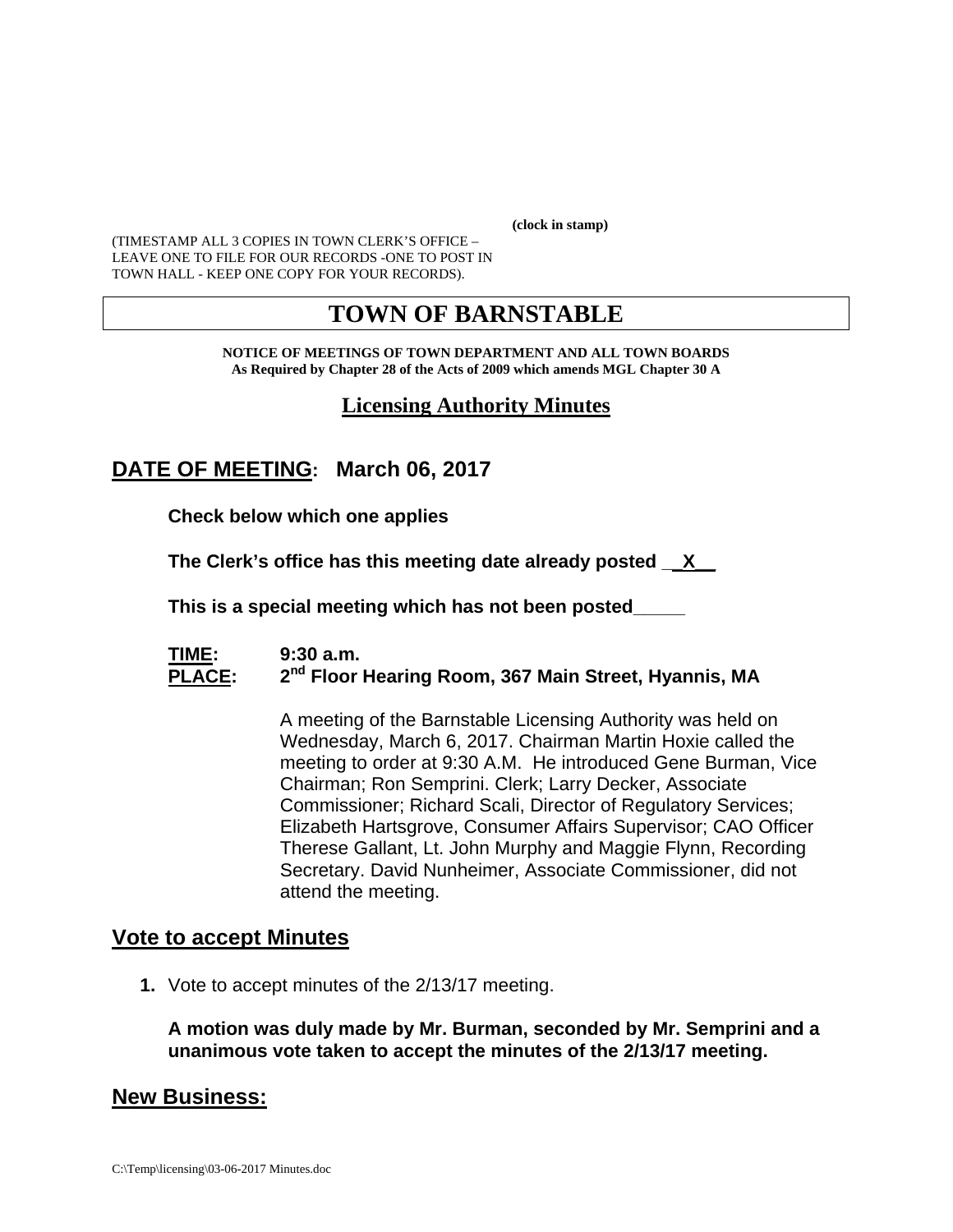**1. Application for a One Day Malt License:** Application of Michelle Johnson on behalf of the Bursley Manor, 651 Main Street, Barnstable for a one day malt license for a St. Patrick's Day Beer tasting event. The event is to be held at the Bursley Manor, 651 Main Street, Barnstable on March 17, 2017 from 4:00 pm to 6:00 pm.

*Michele Johnson and Dave Gardner appeared for the application. Cape Cod Beer will serve the beer.* 

**A motion was duly made by Mr. Burman, seconded by Mr. Semprini and a unanimous vote taken to accept the application as presented.** 

**2. Discussion of Issuance of Seasonal Package Store Licenses:** Per Board request, a review of potential policies and procedures relative to the potential issuance of Seasonal Package Store licenses.

*Chairman Hoxie stated that he has conducted an investigation. The Licensing Authority may have a public hearing next year prior to March 1st to discuss the population estimate/increase with the residents. The two applications will be tabled at this time.* 

#### **3. Consent Agenda:**

**A motion was duly made by Mr. Burman, seconded by Mr. Semprini and a unanimous vote taken to accept the Consent Agenda as presented.** 

#### **Public Hearings:**

**1. Application to Amend Hours of a Seasonal Common Victualler License:** Application of Barnacle Enterprises Inc., d/b/a The Barnacle, 974 Craigville Beach Rd., Centerville to amend the business hours on its Seasonal Common Victualler License to 8 am to 9 pm from 11 am to 9 pm; daily.

*Tony Ninivaggi appeared on behalf of the application; adding breakfast to the menu.* 

**A motion was duly made by Mr. Burman, seconded by Mr. Semprini and a unanimous vote taken to accept the application as presented.** 

**2. Application for a new Annual Common Victualler License:** Application of The Pineapple Caper LLC., d/b/a Pineapple Caper Cafe, 21 Wianno Ave., Osterville, Tammy Russell, Manager, for a new Annual Common Victualler license. Hours of operation will be 7:00 am to 3:00 pm daily. There will be 22 interior seats only as approved by the Building Commissioner on 2-9-17. **\*\*\*\*Application to be heard on 3/20/17\*\*\***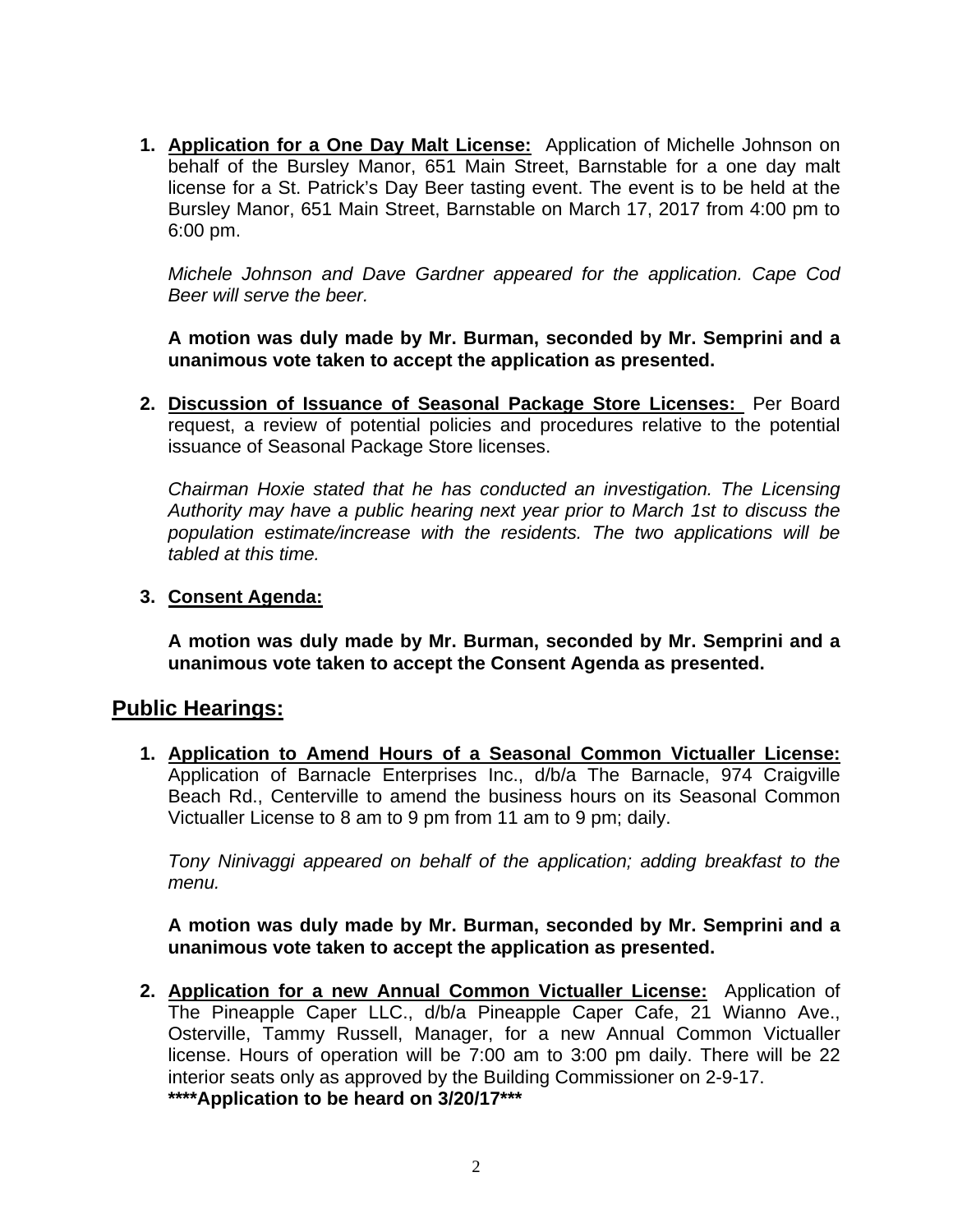**3. Application for a new Annual Fortune Teller License:** Application of David Eli d/b/a Hyannis Psychic Readings, 26 Pearl Street, Hyannis, David Eli, Manager, for a New Annual Fortune Teller's License, to be operated Monday through Friday 10 am to 10 pm and Saturday-Sunday 9 am to 10 pm.

*David Eli appeared on behalf the application. Mr. Hoxie basked about signage; he has appeared in front of historic. Mr. Scali reiterated that this is an entertainment purposes only. Officer Gallant asked about the relationship with the other Eli family members.* 

**A motion was duly made by Mr. Burman, seconded by Mr. Semprini and a unanimous vote taken to accept the application as presented.** 

#### **4. Application for a new Annual All Alcohol Common Victualler License and Live and Non-Live Entertainment Licenses:**

a) Application has been filed by The Tavern on the Fairway LLC., William T Hensley manager, d/b/a Tavern on the Green located at 1460 Route 149, Marstons Mills, for a new Annual All Alcohol Common Victualler, and annual Non-Live Entertainment Licenses. Beverage Cart will also service the golf course.

Description of Premise: 155 Acre golf course, two story building with two floors to be licensed consisting of kitchen, dining room, bar and deck. Total seating of 136; seating to include 40 interior seats, 48 exterior seats on main floor and 48 interior basement level seats with 2 employees all approved by the Building Commissioner on 2/3/17.

Hours of Alcohol service are: 8:00 AM to 12:45 AM Monday – Saturday; Sunday 10:00 AM – Midnight.

Non-Live Entertainment to include: 3 televisions and recorded music below conversation level. Hours of Non-Live Entertainment: 10:00 AM – Midnight.

*Attorney Joe Berlandi represented Mr. Helmsley regarding this application. Attorney Berlandi reviewed the operation of the facility and the two requests before the board. Mr. Hoxie asked about the individual responsible for the cart. Mr. Helmsley described his training program and education required for the cart. Mr. Helmsley discussed his experience. Mr. Semprini reviewed the attendance at the annual compliance meetings. Mr. Helmsley anticipates that the business will run sun-up to sundown. Do not expect any live entertainment.* 

*Bruce McIntyre, Director of Golf Operations stated we are a full service golf course; there is an expectation that amenities are available. There is a hospitality cart on Hyannis Golf Course. It is more than just beer. This is the first time that Old Barnstable will have a beverage cart in 25 years. This will add to the golf experience. The DOR issue from the previous*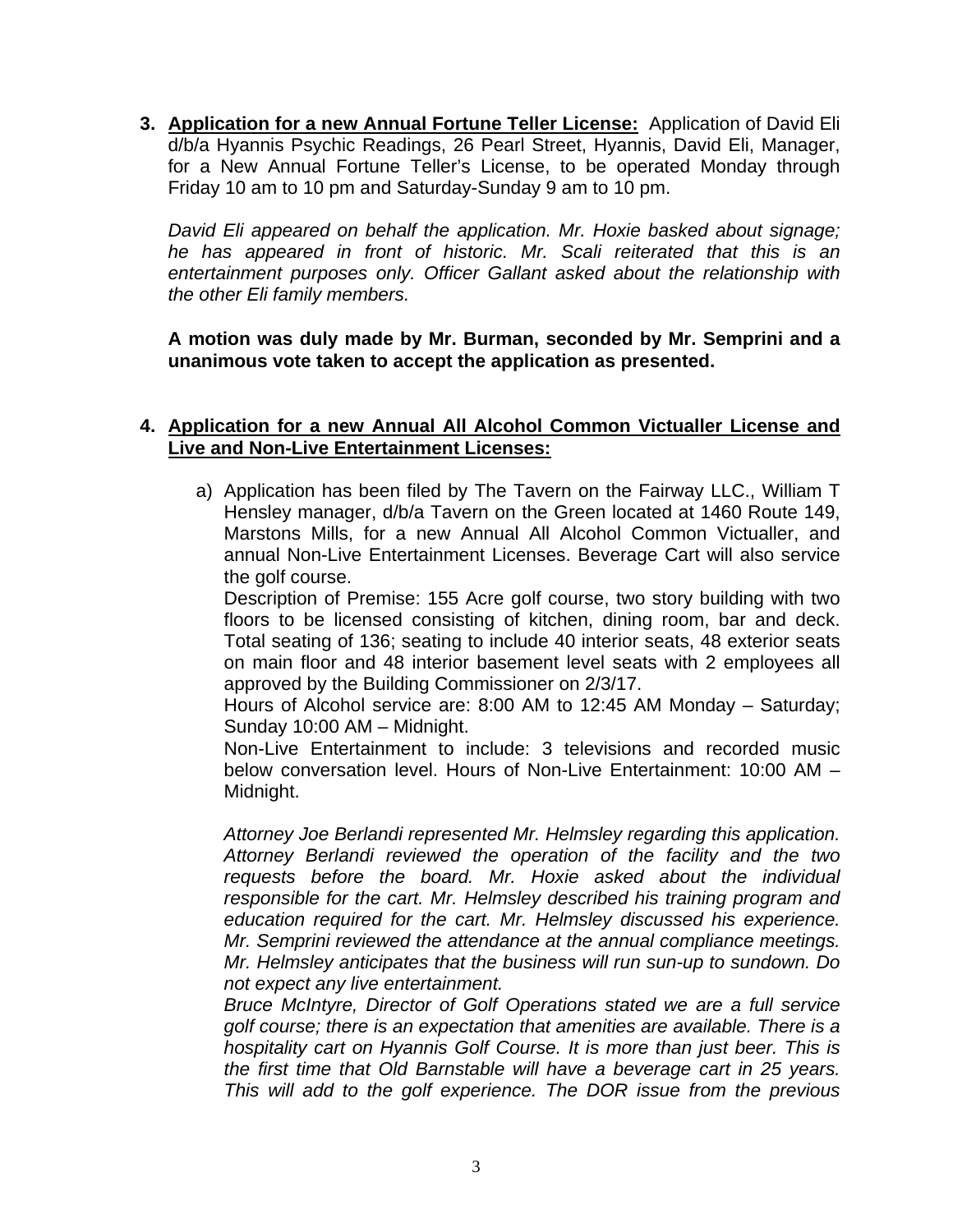*lessee is not resolved. John J Flores, Town Councilor offered his support for the application.* 

**A motion was duly made by Mr. Burman, seconded by Mr. Semprini and a unanimous vote taken to accept the application as presented.** 

b) **Application for (5) One Day Beer and Wine Licenses;** Application of WT Hensley on behalf of Tavern on the Fairway LLC, 1460 Route 149, Marstons Mills for five one day beer and wine licenses to be held at the Olde Barnstable Fairgrounds Golf Course, Tavern on the Green Restaurant, 1460 Route 149, Marstons Mills . Event dates are 3/16, 4/8, 4/13, 4/15 and 4/20/17. This is in support of golf course events.

*Mr. Scali clarified that this is to fill the gap between the pending application and its approval at the ABCC.* 

**A motion was duly made by Mr. Burman, seconded by Mr. Semprini and a unanimous vote taken to accept the application as presented.** 

**Another motion was duly made by Mr. Burman, seconded by Mr. Semprini and a unanimous vote taken to approve a Common Victualler license.** 

**5. Application for a new Seasonal All Alcohol Common Victualler Licenses and Live and Non-Live Licenses:** Application has been filed for a new Seasonal All Alcohol Common Victualler License and Non-Live Entertainment Licenses for CRAC, Inc. d/b/a Chart Room at Crosby's, Thomas J Gordon Jr. ,manager, 330 West Bay Rd, Osterville.

Description of Premise: First floor of 3 story wood frame building. One front Entrance/Exit. Two side Entrances/exits, 1500 sq. ft. open area, bar seating, 400 sq. ft. storage area, 100 sq. ft. walk in refrigerator and dry storage shed in Northwest side; 420 +/- sq. ft. patio/deck/outdoor area. 49 total seats with 2 scenarios as follows: Scenario 1: Bar seats -12, table seats – 24, and 13 outdoor seats with 14 standees and 15 employees. Scenario 2: Bar Seats - 12, table seats - 32 and outdoor seats – 5 with 5 standees and 15 employees. All approved by the Building Commissioner on 2/6/17.

Hours of alcohol sales: 11 AM – 12:30 AM Daily.

Non-Live Entertainment to include: 2 televisions; hours of entertainment 11:00 am -12:30 pm daily.

*Attorney Mark Boudreau represented the application. David Jarvis and Thomas Gordon also appeared. The neighbors have expressed concerns about the 12:30 closing time. The owners have agreed to close at 11:00 pm. They have run 3 other restaurants. The initial special permit limited the hours.*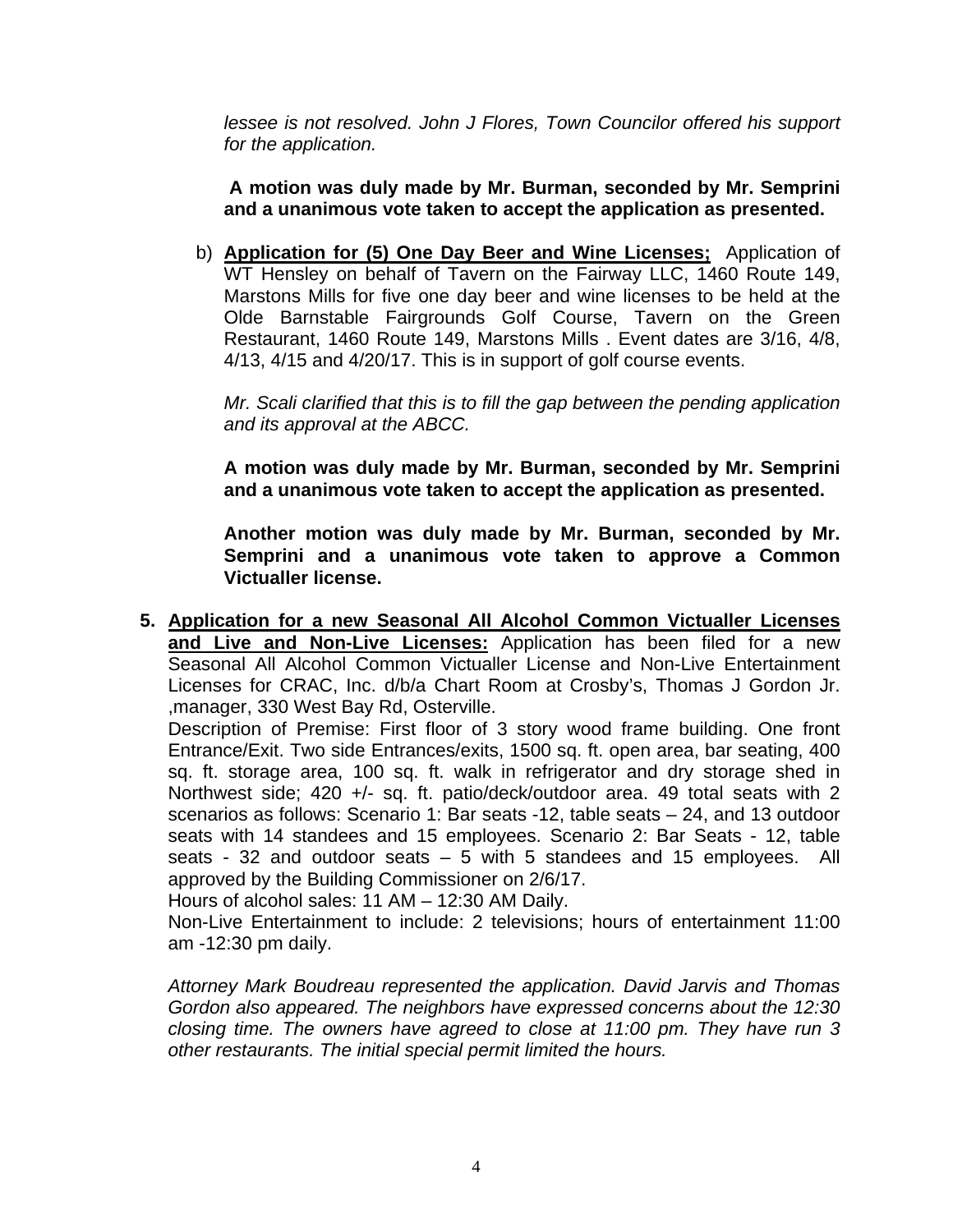*Attorney Albert Schulz is representing the neighbors. There is a concern on parking, middle of October until May there is no parking the boats are there. The question of 14 standees in addition to the 49 seats is also a concern. The Chart House in Cataumet is a bar scene. The request is to end at Thanksgiving.* 

*The ZBA decision speaks to a 1992 plan that delineates parking. The Quarterdeck in Falmouth was recently sold. The applicants are not aware what the season will bring.* 

*Attorney Schulz stated the ZBA did not address the parking. They are a sublease of the occupants. The decision was very vague. The lease does not stipulate designated parking spots.* 

*Ms. Hartsgrove did state that the site plan review team did review the parking issue. Ms. Hartsgrove is trying to obtain this information. Mr. Semprini asked how many spots. Without boats, 110 spots, with boats 1-22 were designated by the ZBA.* 

*Mr. Hoxie stated that the concern is patrons parking on private property. David Jarvis stated for after October they would be open Thursday night, Friday Night and Saturday Day and Night and Sunday day. We would not be open when boatyard employees will be working.* 

*Mr. Semprini believes that this will be a tremendous asset. Please try to guarantee us that there will be no parking on private property. The emphasis is for food not a bar scene. They will not have fried food as to eliminate odors.* 

*Attorney Schulz stated that we have to see what will happen in terms of parking, currently there are no spaces and there are no guaranteed spots for the restaurant. This was sort of left up in the air. The residents are still concerned that there can be 14 standees in addition to the 49 seats. Prior ZBA decision was limited to 10 decibels. This is equivalent to a whisper.* 

*Deborah Fosci, an abutter stated that Google will send you down a private road until to get to and from until the Boatyard corrects/changes their address. Mr. Jarvis confirmed this fact and stated that the restaurant has created a Facebook page and Restaurant page with the correct address.* 

*Scott Crosby, a direct abutter. He wants to be on record that he is happy that the hours are going to be 11pm. Later hours into the year we have concerns about traffic and noise. We are worried about parking, boat storage creates parking issues. Outside seating has never been permitted before.* 

*Mr. Hoxie reminded the group that the Board can take swift action if parking and noise become a problem.* 

*Lt. Murphy will pursue any type of complaints in an immediate fashion.*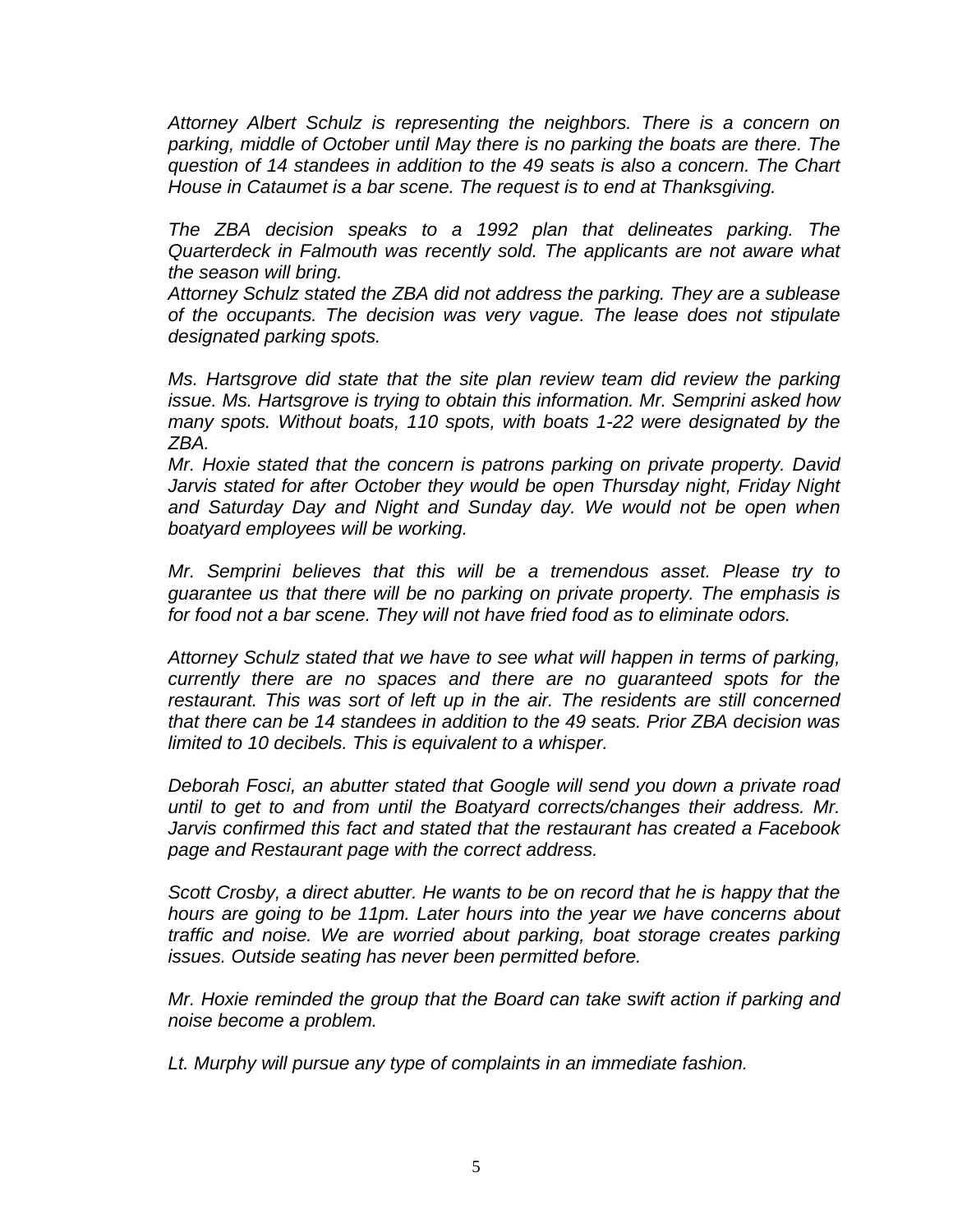*The ZBA decision needs to be amended to reflect the correct hours of operation after October 15th.* 

**A motion was duly made by Mr. Burman, seconded by Mr. Semprini and a unanimous vote taken to accept the application with the following conditions: Hours of operation and will be 11:00 am to 11:00pm April 1- October 15. From October 15th to January 15th, hours of operation are Thursday – Saturday 8:00 am to 11:00 pm and Sunday 8:00 am to 5:00 pm. Special Permit No. 2017-010-CRAC Inc.** 

#### **6. Application for a new Seasonal Wine & Malt Retail Package Store:**

Application has been filed by Food Port International Market Inc. d/b/a Food Port International Market, 338 Main St., Hyannis for a new Seasonal Wine and Malt Retail Package Store license. Fredy Chavez, manager.

Description of Premise: Main floor 3 rooms, 2 entrances/exits; main entrance located on Main Street. 12 ft. x 11 ft. room for liquor display located at furthest corner of store, away from entrances/exits. Back room 18 ft. x 24 ft. used as a work room including utility closet, hallway and stairs to basement of approximately 2200 sq. ft. with two 10 ft. x 6 ft. restrooms and a large 35 ft. x 24 ft. storage area for food and liquor.

Hours of Alcohol sales: Weekdays 9:00 AM to 10:00 PM and Sunday 11:00 AM to 6:00 PM. **\*\*\*\*Application Tabled\*\*\*\*** 

**7. Application for a new Seasonal All Alcohol Package Store:** Application has been filed by Cotuit Grocery d/b/a Cotuit Fresh Market, 737 Main St., Cotuit for a new Seasonal All Alcohol Retail Package Store license. Steven Gould, manager. Description of Premise: Wood frame 3 story building with 3600 sq. feet on ground floor with two exterior exits. All liquor display and storage in one area of 790 sq. feet as approved by the Building Commissioner. 50 ml. bottles (NIPS) will not be sold on premise at any time.

Hours of Alcohol sales: Monday through Saturday 8:00 AM to 8:00 PM and Sunday 10:00 AM to 8:00 PM. \*\*\*Continued form 1/23/17 Hearing\*\*\*\* **\*\*\*\*Application Tabled\*\*\*\*** 

## **Old Business:**

**1. 2017 Lodging House License Renewal Discussion:** Embassy Inn, 98 High School Road, Hyannis, MA. 02601. \*\*\*\*Continued from 2/13/17 Hearing\*\*\*\*

*Therese Gallant updated the Board regarding the progress made at the*  location. The Court case is still pending. Jeff Lauzon from the Building *department inspected the deck this morning. It has not passed inspection to*  date. The deck is rebuilt but halfway done. The footings are not poured, not *sufficient depth. Need to be 4ft. currently 2.5 feet and not laterally secured.*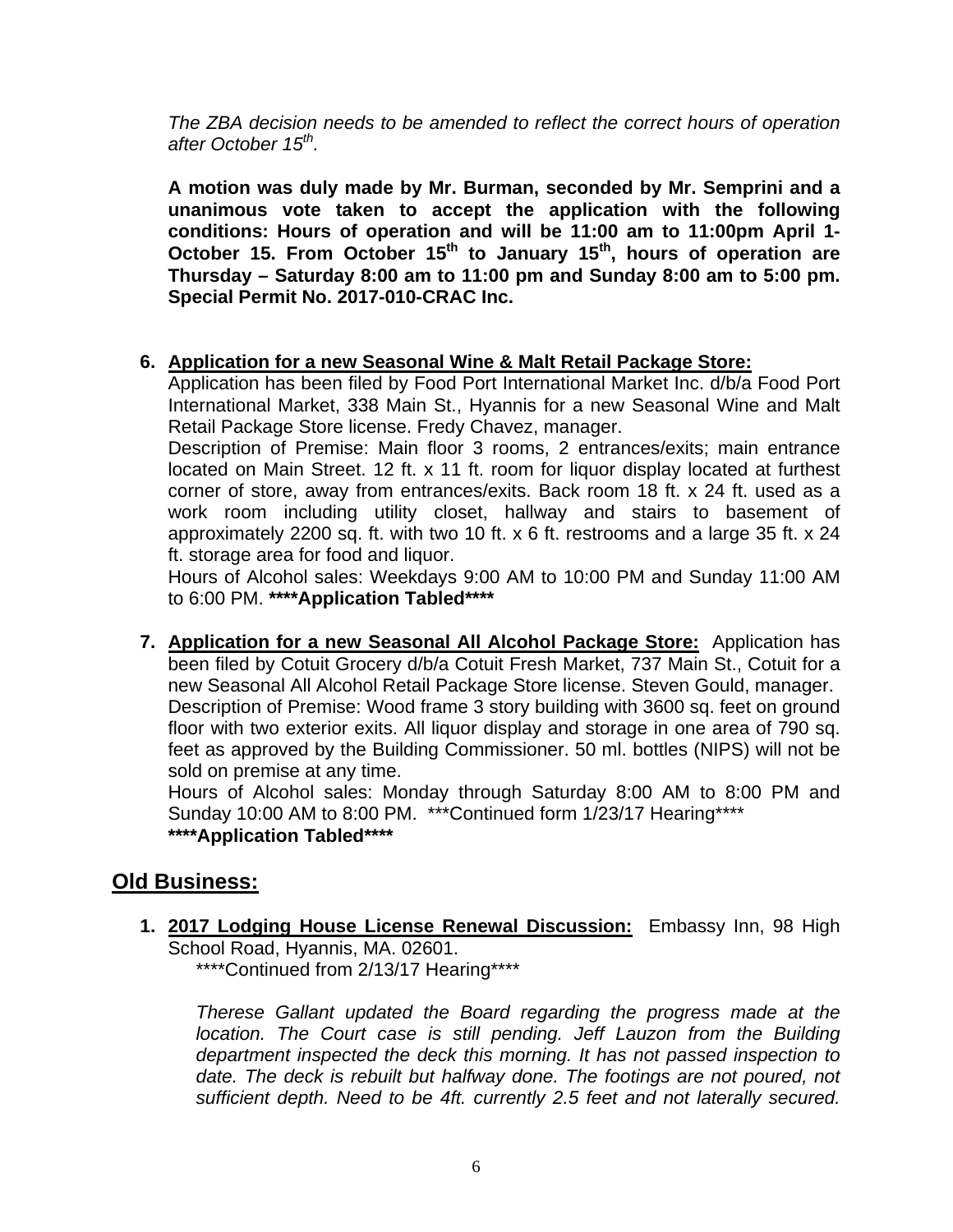*Attorney Hopkins stated that the builder did the construction properly. Mr. Maloney was made aware of this today. Request an extension to comply. Agenda of the 20th of March. Director McKean stated that the Health department is all set.*  **\*\*\*\*Continued to 3/20/17 Hearing\*\*\*\*** 

**Show Cause Hearing:** 

**1. Show Cause Hearing for an All Alcohol Common Victualler License:** The Barnstable Licensing Authority will hold a Show Cause Hearing to consider violations of Section § 502-1r. Alcoholic Beverages General Provisions of the Town of Barnstable Code, for the sale or delivery of an alcoholic beverage to a person under 21 years of age by Pacific Bay, Inc., d/b/a Tiki Port Restaurant, Wai Fai Mah, Manager, 720 Route 132, Hyannis. **\*\*\*\*Postponed until 3/20/17 Hearing\*\*\*\***

# **Licensing Division Updates**

- **1. Licensing Department updates-** Ms. Hartsgrove reviewed the new Handicap Flier. Available at our website and disability commission website. Mr. Scali reviewed the potential group to discuss alcohol abuse on the Cape. This is being spearheaded by Jamie Binenda from the ABCC.
- **2. Police Department updates-** Ms. Gallant stated Class I and Class II annual meetings on March 29

**A motion was made to move that the Licensing Authority enter into Executive Session and not return to open meeting. Roll call (Hoxie, Burman, Semprini – yea)** 

**The meeting was adjourned at 10:35** 

**Respectfully submitted,** 

 **\_\_\_\_\_\_\_\_\_\_\_\_\_\_\_\_\_\_\_\_\_\_\_\_\_\_\_\_\_ \_\_\_\_\_\_\_\_\_\_\_\_\_\_\_\_\_\_\_\_\_\_\_ Margaret D. Flynn, Recorder Margaret D. Flynn, Recorder Ron Semprini, Clerk Town of Barnstable Licensing Authority Town of Barnstable Licensing Authority**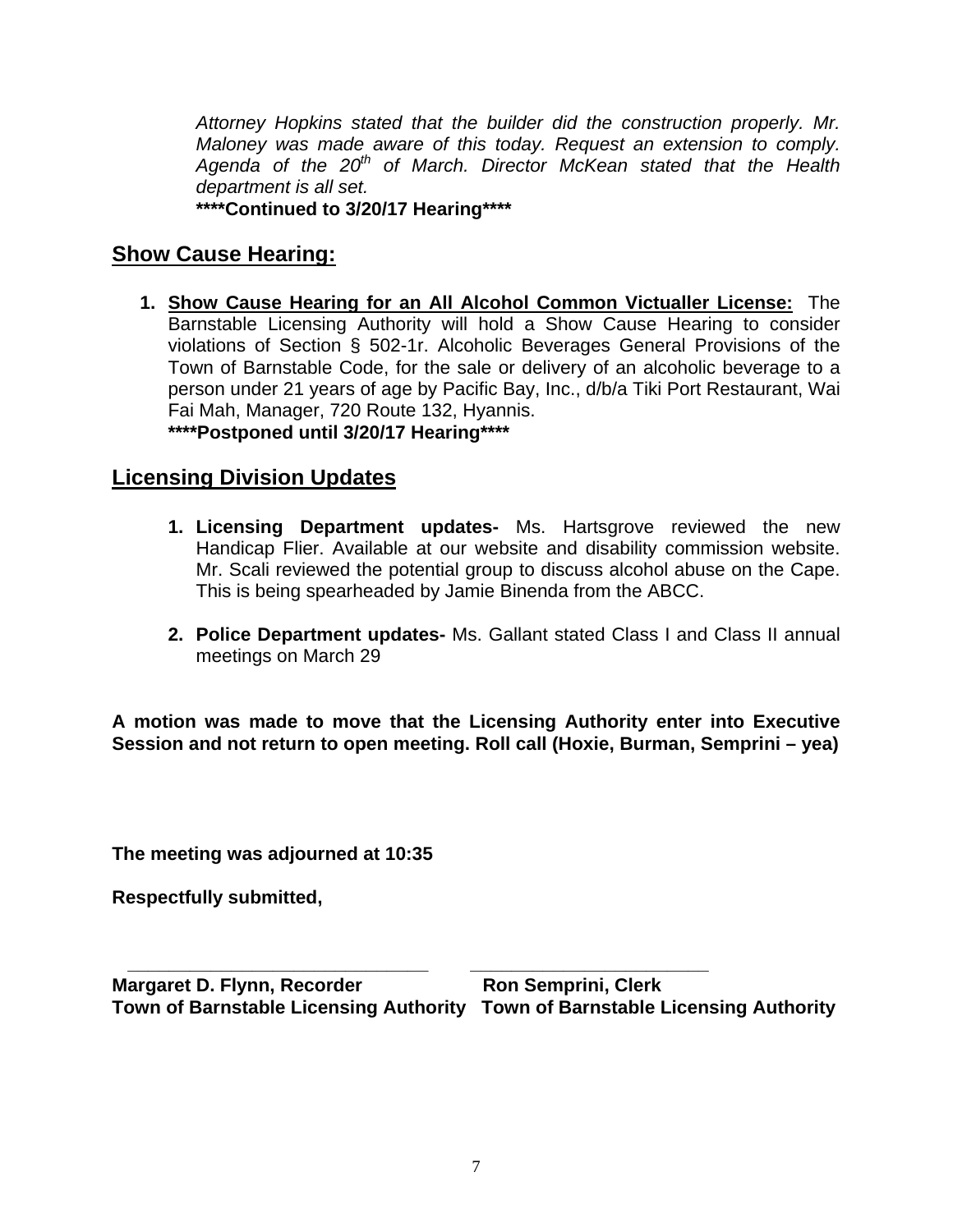## **Executive Session:**

The Licensing Authority may vote to enter into executive session pursuant to G. L. c. 30A s. 21(a)(3) to discuss strategy with respect to the following litigation if the chair declares that discussion in an open meeting may have a detrimental effect on the litigating position of the Authority.

**1. Review of ABCC Appeal:** New England Clambake Inc. d/b/a Wimpy's, 752 Main St., Osterville, Ma. Daniele Siscoe, Manager.

Release of Executive Session Minutes, if any (0).And any other new business to come before the Licensing Authority.

**Matters not reasonably anticipated by the Chair**

**The list of matters, are those reasonably anticipated by the president/chair, which may be discussed at the meeting. Not all items listed may in fact be discussed and other items not listed may in fact be discussed and other items not listed may also be brought up for discussion to the extent permitted by law. It is possible that if it so votes, the sub-committee may go into executive session. For your information the section of the M.G.L. that pertains to postings of meetings is as follows: Except in an emergency, in addition to any notice otherwise required by law, a public body shall post notice of every meeting at least 48 hours prior to such meeting, excluding Saturdays, Sundays and legal holidays. In an emergency, a public body shall post notice as soon as reasonably possible prior to such meeting. Notice shall be printed in a legible, easily understandable format and shall contain: the date, time and place of such meeting and a listing of topics that the chair reasonably anticipates will be discussed at the meeting. Meetings of a local public body, notice shall be filed with the municipal clerk, and posted in a manner conspicuously visible to the public at all hours in**